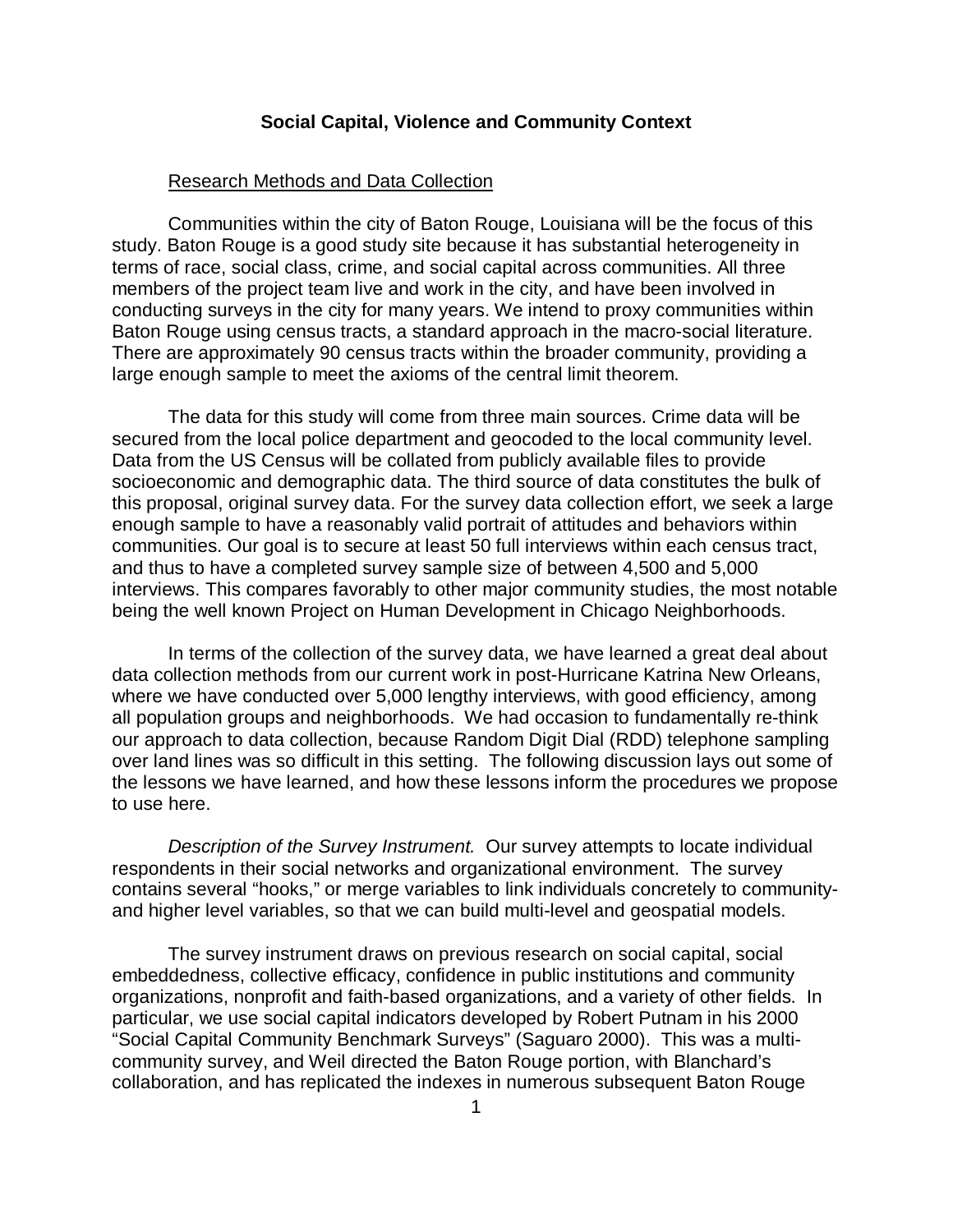and New Orleans surveys. Our survey instrument is strongly influenced by the work of Sidney Verba, with whom Weil studied, on civic engagement (Verba et al 1995), as was Putnam's before us. We also replicate several survey modules from Sampson (see for example Sampson et al.1999), on collective efficacy, intergenerational closure, and reciprocated exchange. Our base-line draft questionnaire is posted at [http://www.lsu.edu/fweil/LSUCrimeCommunitySurveyBatonRouge.pdf.](http://www.lsu.edu/fweil/LSUCrimeCommunitySurveyBatonRouge.pdf) We will revise this draft on the basis of planned interviews with police and City-Parish officials, community leaders, and a limited amount of ethnographic interviewing.

*Need for a large sample.* In order to investigate the effect of group- or aggregated individual characteristics on a spatially distributed factor like violent crime, there must be sufficient individual-level measurements per spatial unit to compute spatial means. Otherwise, this causal direction cannot be investigated, but only the reverse: the effect of spatial or contextual factors on individuals. Thus, sample sizes of individual measurements must be quite large in order to compute means across a sufficiently large sample of districts. For instance, fifty interviews per district (to compute district means) across one hundred districts equals 5,000 individual interviews, which is the level of within unit density we look to obtain.

*Sampling Methods and Efficacy.* Random digit dial telephone surveys over land lines remain the norm in much survey research. Yet a standard RDD sample of thousands of respondents is problematical for several reasons: (1) It is very expensive to conduct thousands of telephone interviews, especially if the questionnaire is fairly long. (2) It has become increasingly difficult to draw a representative by RDD, especially because of the difficulty of reaching lower-income and young people, who are often not at home or do not have land lines.<sup>1</sup> Cell phone RDD samples have become more common – though by no means universal – but again, it is hard to keep people on a cell phone for even a fairly short questionnaire. Conducting an interview by cell phone costs the respondent both money (minutes) and cell-phone battery life. These hard to reach populations undoubtedly correlate strongly with the dependent variable, the rate of violent crime, and failure to reach them therefore seriously biases the sample.

Postal and self-administered paper-and-pencil sampling are less expensive, because interviewers do not have to be paid, and because paper questionnaires can be machine-read. Yet they share other weaknesses with RDD sampling for present purposes. Younger and lower-income populations are again likely to be hardest to reach by these methods. Residential mobility is high among both groups; and literacy is often a problem among lower-income people.

ı

 $1$  Latest best estimates are that 17 percent of American households are cell-phone only, i.e., no land line. Among young people under 29 this reaches 31-36 percent cell-phone only; among people under the poverty line, 26 percent; and among renters, 34 percent. These percentages are rising rapidly (Blumberg et al. 2008).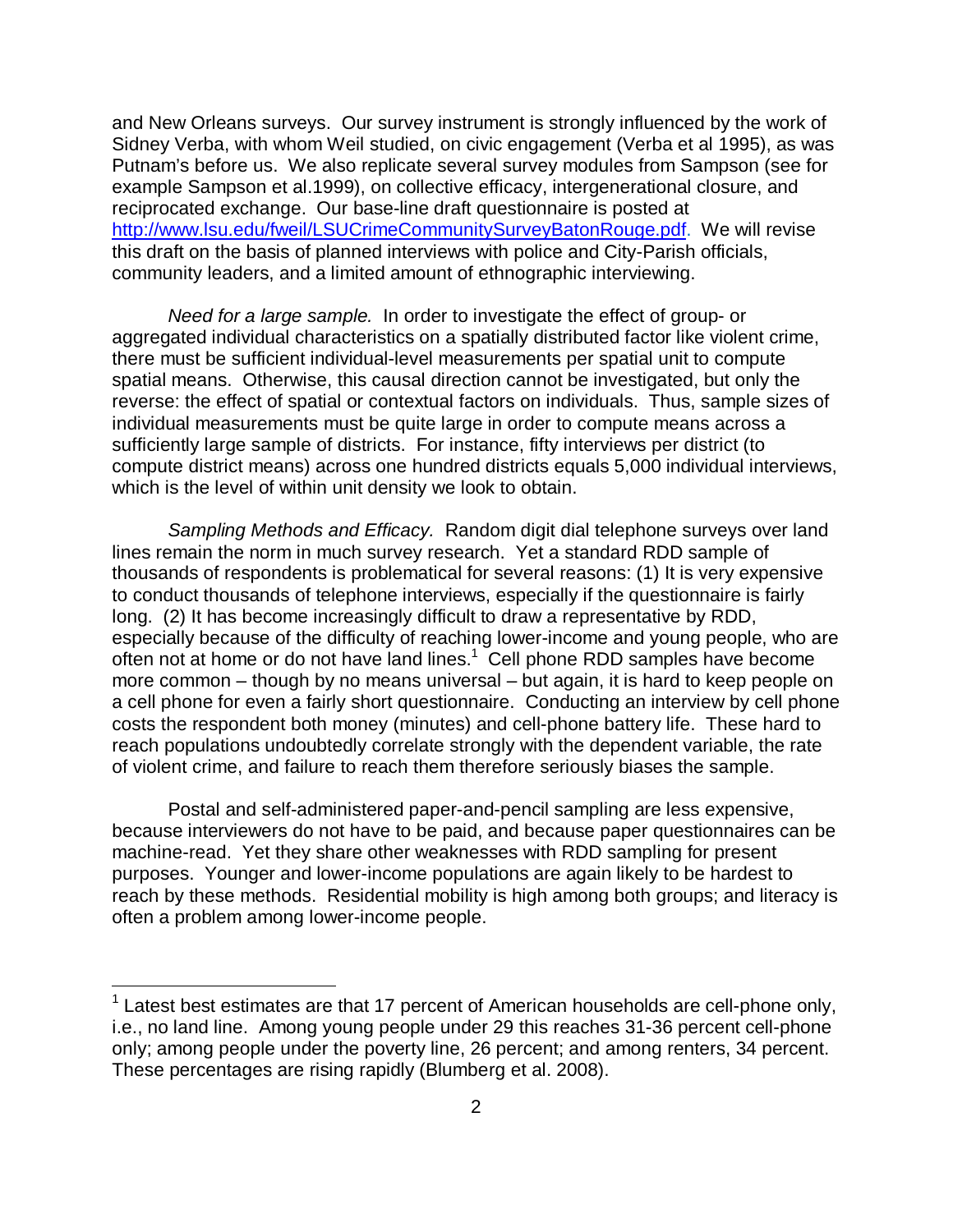Face-to-face surveys (door-to-door or at gatherings) are expensive<sup>2</sup> to conduct, but address many of the issues of representativeness, respondent cooperation, and literacy. Younger people are undoubtedly still more difficult to reach by this method, but probably no more difficult than with RDD sampling. Lower-income people are fairly easily reached by this method. Also, while face-to-face interviewing is difficult and expensive in large – national or most state – geographic settings, because of recruiting, training, and managing interviewers, plus their travel (unless a survey organization already has the interviewers in place), it is quite appropriate in smaller – local or community – geographical settings.

Finally, Internet surveys have the greatest potential problems of representativeness, for several reasons. First, as of the present writing, general probability samples are not yet commonly available for community-sized areas (city, county, zip code) from standard sampling companies.<sup>3</sup> Second, internet access is skewed to higher status and non-elderly people. However, internet samples can be highly effective for some populations, especially in cooperating communities with established, closed email lists. We have used this approach successfully in New Orleans with samples from the Jewish Federation (with comparisons to telephone samples from the same list) and some moderate-to-higher income neighborhoods. And data collection on internet is certainly the most cost-effective method. There are no expenses for each additional interview once the questionnaire has been posted; and unlimited questionnaires can be posted on commercial websites (e.g., SurveyMonkey) for a small annual fee, including unlimited responses and good sample and data handling.

The advantages and disadvantages of these data-collection and sampling methods can be summarized in Table 1, below. It seems apparent that there should be advantages to using a mixed method that maximizes representativeness and minimizes costs. In particular, the combination of internet and face-to-face data collection includes advantages with all population groups, averages out to moderate cost, and is appropriate for very large samples in smaller geographical settings. Our experience collecting data in post-Hurricane Katrina New Orleans suggests to us that this combination of methods will be effective in a setting like Baton Rouge, as we propose here.

l

 $2$  Computers are sometimes used to collect data in the field, to reduce costs, but from our experience in New Orleans, we do not believe they have a strong advantage. They are subject to malfunction, and they may not be appropriate in some settings. By contrast, paper-and-pencil questionnaires are very robust and can be machine read, thus possibly resulting in a lower overall cost.

<sup>&</sup>lt;sup>3</sup> According to a discussion on AAPORNET (the official listserv of the American Association for Public Opinion Research) on August 7-9, 2009, any such sample might yield complete interviews in the single digits and would be nowhere as reliable as telephone RDD samples.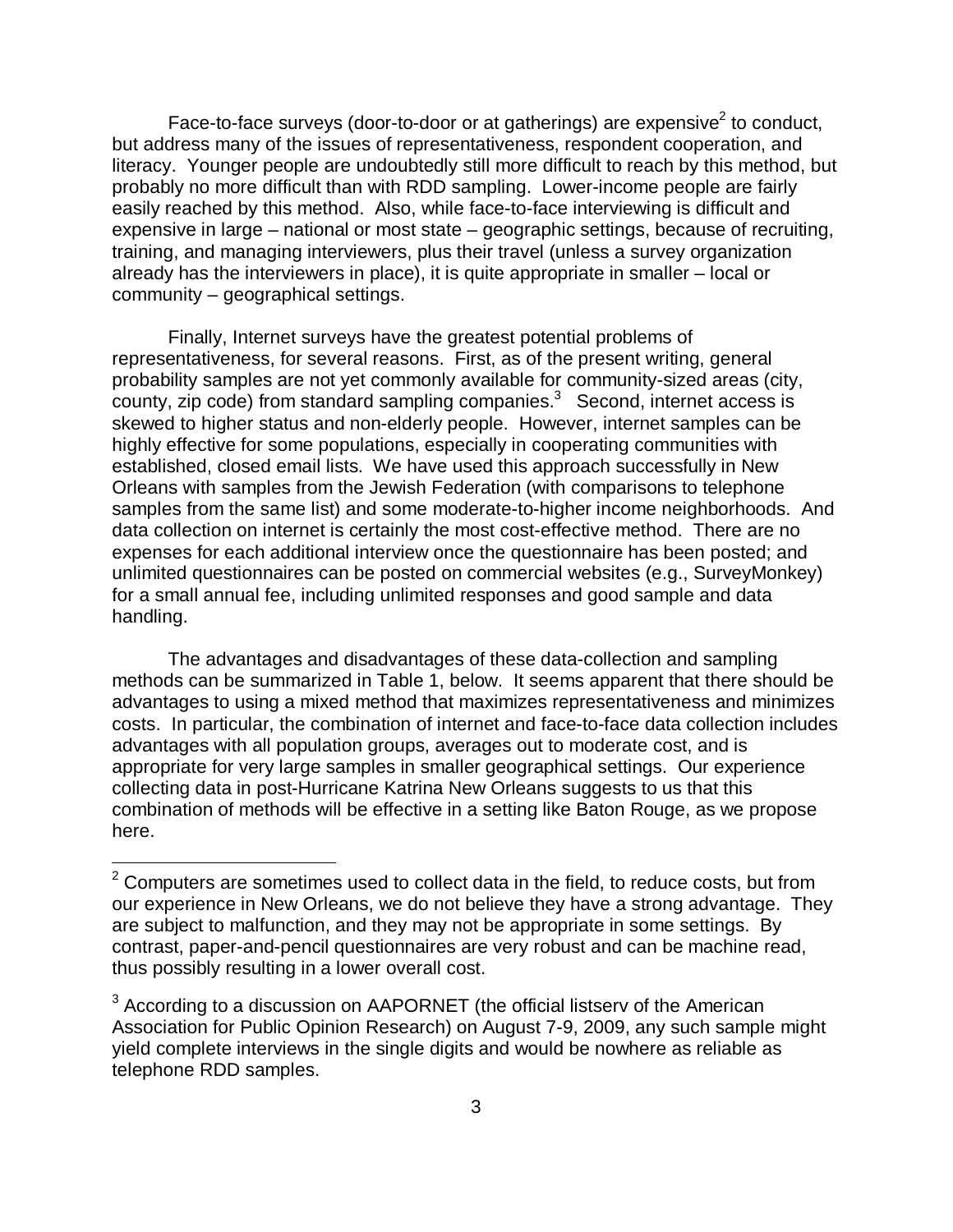*Methods of Contacting Respondents and Eliciting Cooperation.* Implicit in our discussion of sampling methods is that success in contacting respondents and eliciting their cooperation also varies across methods and population groups. Two issues are especially central: issue-salience and the "chain of trust" between investigator and respondent. We have found in our post-Katrina research, both in New Orleans (the epicenter) and Baton Rouge (the nearest large "receiving" community of evacuees), that high issue salience strongly increases respondents' willingness to cooperate and their patience with a long questionnaire. When the questionnaire is engagingly written and respondents feel the subject matter is important to them, especially locally, the likelihood of success is greatly increased. Issues of crime and safety are almost always considered to be salient; and we predict good respondent cooperation on this topic, even with a fairly long instrument.

|                     | <b>Data Collection Method</b> |            |        |               |             |
|---------------------|-------------------------------|------------|--------|---------------|-------------|
|                     | <b>RDD</b>                    |            | Postal | Face-to-Face: |             |
|                     | on.                           | RDD on     | and    | Door-to-Door  |             |
|                     | Land                          | Cell       | Self-  | or at         |             |
| Issue               | Lines                         | Phones     | Admin. | Gatherings    | Internet    |
| Cost                | <b>High</b>                   | High       | Low    | <b>High</b>   | Low         |
| Representativeness* |                               |            |        |               |             |
| Overall             | Avg                           | Avg [Low]  | Low    | <b>High</b>   | Low         |
| Higher Income       | Avg                           | Avg [Low]  | Avg    | <b>High</b>   | High        |
| Lower Income        | Low                           | Avg [Low]  | Low    | <b>High</b>   | Low         |
| Younger People      | Low                           | High [Low] | Avg    | Avg           | <b>High</b> |
| <b>Older People</b> | <b>High</b>                   | Low        | Avg    | <b>High</b>   | Low         |
| Appropriate for:    |                               |            |        |               |             |
| Large Areas         | Avg                           | Avg        | Avg    | Poor          | Avg         |
| <b>Small Areas</b>  | Avg                           | Avg        | Good   | Good          | Avg         |

## **Table 1. Advantages and Disadvantages of Data-Collection/Sampling Methods**

**\*Reachable and Cooperative. If they differ, Reachable is shown first, with Cooperative in [Brackets].**

Secondly, the "chain of trust" between investigator and respondent is by no means guaranteed. These "chains of trust" can cross many different status lines, connecting investigators to respondents; and distrust at any link can render the enterprise unsuccessful. We have found in our work in post-Katrina New Orleans that, if the investigators take even a minimally active and constructive role in community affairs, it is quite feasible to find or build "chains of trust" from investigators, through community groups and leaders, to community members. Key here are honesty, transparency, and cooperative behavior on the part of the researcher. A number of population groups in New Orleans were unwilling to participate in our survey until they became persuaded that our intentions and efforts were genuinely helpful to the community. It would have been impossible to deceive these respondents, if our intentions and engagement had not in fact been helpful.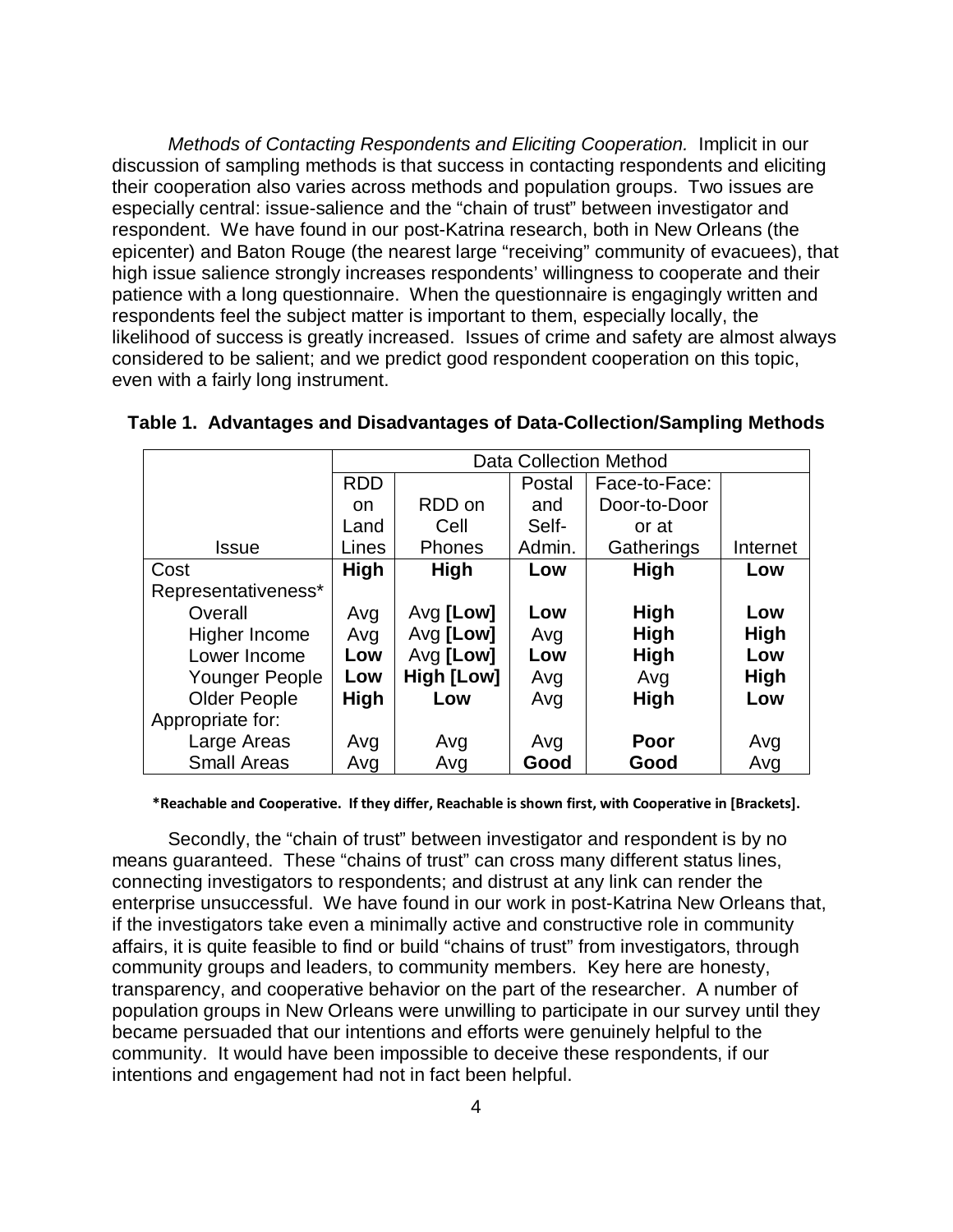*Proposed Methods of Data Collection.* In light of these considerations, and in light of our experience in New Orleans, we propose to use a combination of internet, face-to-face, and self-administered data collection, verified by a smaller RDD sample, and with post-weighting of the sample as necessary.

We have worked closely with Baton Rouge Mayor Kip Holden for many years, $4$ and he has agreed to help facilitate acquisition of crime data and of contacts to neighborhood associations. The City Government of Baton Rouge/Parish of East Baton Rouge has an Office of Neighborhoods [\(http://brgov.com/dept/neighbors\)](http://brgov.com/dept/neighbors); and a nonprofit organization also exists, the Federation of Greater Baton Rouge Civic Associations [\(http://www.fgbrca.org/\)](http://www.fgbrca.org/). There are at least some 65-70 organized neighborhood associations – almost certainly more – and we propose to contact each of them and request that they send out an email to residents requesting participation in our survey on the internet. We will also send students door-to-door to leaflet this request. As noted above, we expect that this method will work well primarily in moderate to higher-income neighborhoods, and that issue salience and the "chain of trust" will work to our advantage. In lower-income neighborhoods, we would send student interviewers door-to-door to conduct the interviews face-to-face. We would also supplement these efforts with data collection at community events, through churches, and possibly through schools (students take questionnaires home to parents, who fill them out, and the students return them to the school, where we pick them up). Again, in lowerincome neighborhoods, we expect that issue salience will also work to our advantage, and that by establishing good connections with community leaders, we can establish a good "chain of trust." We have successfully collected thousands of interviews by these methods in Greater New Orleans, and have found them to be productive and costeffective.

To summarize then, we plan to use RDD surveying to collect a sample of approximately 500 respondents against which to benchmark our data collected through other means. We then seek to collect between 4,000 and 4,500 through the other means described above, for a final sample of between 4,500 and 5,000 respondents.

*Representativeness and Bias in the Sampling.* We acknowledge that our proposed approach is not perfectly free from sampling bias, but (a) we do not know of another method that is freer of bias and still cost-effective, and (b) we take several measures to recognize and reduce sample bias. First, of course, if RDD sampling were sufficiently bias-free, we would use it, as is traditionally done. However, as we note above, we believe that it increasingly contains as much or more sampling bias than the methods we propose to use here; and of course, it is expensive. Full door-to-door

ı

 $4$  Mayor Holden – and his predecessor before him – has come to Weil's Sociology Methods class every year for nine years to receive a report on our class survey. We also reported the results of our Post-Katrina Baton Rouge survey to Mayor Holden, and he has often cited the results publicly.